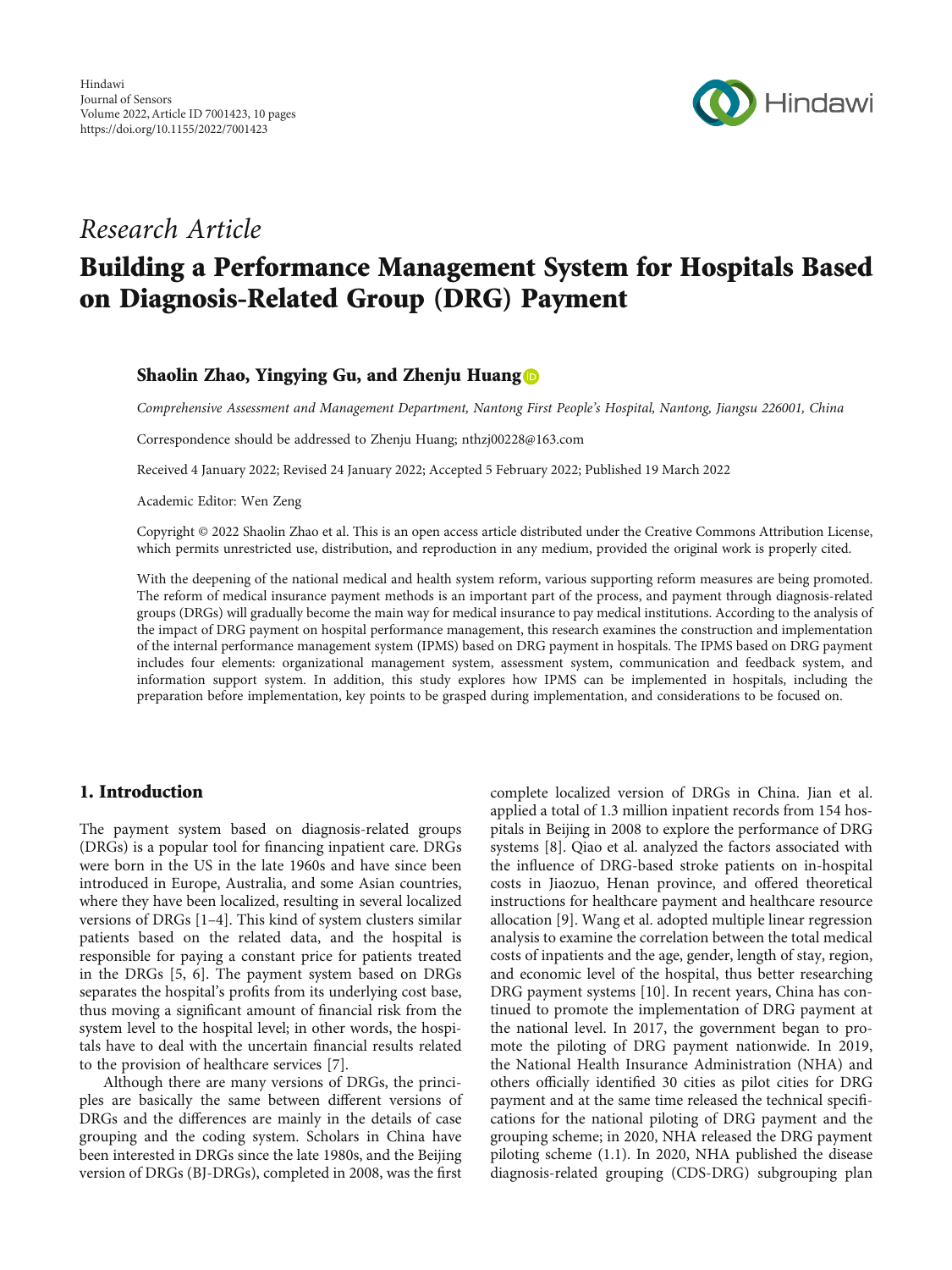(version 1.0), which provides for 376 DRGs. The CHS-DRG marked the completion of the top-level design of the national pilot of DRG payment in China and the beginning of the actual payment stage of DRG payment.

The differences in social and health systems in different countries have led to significant differences in the approaches to hospital performance management. The US has a highly market-based healthcare system with a complex and diverse structure, corresponding to a wide range of health insurance forms. Due to the constraints of the healthcare market and health insurance, hospital performance management is predominantly customer oriented. Also, the US healthcare system is considered to be the most expensive but least effective in the world compared to other countries and the main drivers of healthcare costs are institutionalized medical practices and reimbursement policies, technology-related costs, and consumer behavior [[11](#page-9-0)]. The UK is a typical country with a National Health Service, with particular attention being paid to controlling providerinduced cost inflation. After all, healthcare and related policies are the government's duty in the UK [\[12\]](#page-9-0). As a result, performance evaluation of hospitals in the UK focuses on both quality and efficiency. Singapore has a typical dual health service system, meaning that both public and private providers play an important role. This has brought Singapore's healthcare system to the same level as other advanced countries [\[13\]](#page-9-0). Hospital performance is first and foremost concerned with how much patients benefit and is evaluated in terms of quality of service, consumption of care, the efficiency of service, and safety of care.

Various management tools and methods have been applied in the performance management of public hospitals, mainly including the balanced scorecard [\[14](#page-9-0)–[16\]](#page-9-0), key indicators [\[17, 18](#page-9-0)], management by objectives [[19](#page-9-0), [20\]](#page-9-0), 360 degree appraisal [\[21\]](#page-9-0), and the point counting method. However, they are often focused on the specific application of management methods, mainly on the assessment and evaluation of performance indicators. The results of these assessments are mainly used for the distribution of hospital bonuses, but no systematic research has been carried out on the internal performance management system of public hospitals, which has not played a significant role in promoting the overall development of hospitals. At the same time, as DRG payment is still in the process of being fully promoted in the country, research on the impact of DRG payment on the internal performance management system of public hospitals is not yet detailed and in depth.

## 2. Research Implications

The medical insurance DRG payment refers to the grouping of cases based on clinical diagnosis, treatment modalities, and individual characteristics of the cases. The medical insurance agency predetermines the payment criteria based on the case grouping, and the actual payment is settled according to the number of cases provided by the medical institution according to the criteria of the grouping. Commonly used indicators for evaluating the performance of healthcare services based on DRGs include three dimen-

sions: capacity, efficiency, and safety, of which three indicators, namely, the number of DRG groups, total weights, and hospital and department case mix index (CMI), can be used to evaluate the service capacity of healthcare institutions. The DRGs can be used to evaluate the efficiency of a health facility, and the safety of a health facility can be evaluated by the low-risk group mortality or low- and mediumrisk group mortality. The ultimate goal of DRG payment is to achieve a win-win situation for health insurance, medical institutions, and patients, in which government health insurance funds are not overspent and are managed and operated more effectively; medical institutions are more rational in their treatment behavior, medical expenses are reasonably compensated, and medical technology is effectively improved; and patients are able to enjoy better medical services, further reducing the actual medical burden on patients, while the patient billing process will be more convenient and efficient.

DRGs have changed the patient payment model and will have a significant impact on the organization and management of hospital performance, the choice of evaluation indicators, costing methods, quality of care, communication and feedback, and the development of information technology. Hospitals must focus on improving their management and medical service capabilities, improving the quality of their medical services, further improving the level of hospital treatment and services, correcting irregular treatment behavior of medical staff, reducing unreasonable treatment and services, and improving their management and treatment service capabilities. As China's medical insurance system continues to be optimized and improved, medical insurance patients have become a major component of public hospital patients, so changes to the medical insurance payment method have also become an important factor affecting the internal operation and management of public hospitals. It is worthwhile to study how the internal performance management of hospitals can adapt to the impact of the health insurance payment reform on hospitals. This paper examines the construction and implementation of an internal performance management system in public hospitals in the context of DRG payment, with a view to improving the overall operational efficiency and management level of public hospitals, which has important theoretical and practical implications for internal hospital management.

# 3. Building the IPMS for Public Hospitals Based on DRG Payment

3.1. Overview of IPMS. IPMS is a set of concepts, principles, procedures, and methods to systematically manage the performance of a hospital at all levels in order to achieve its vision or mission, according to its stage of development, context, and environment, and guided by the overall strategic objectives of the hospital. As shown in Figure [1,](#page-2-0) IPMS can be divided into four components: organizational management, assessment, communication and feedback, and information support, while the process of performance management is a PDCA continuous improvement process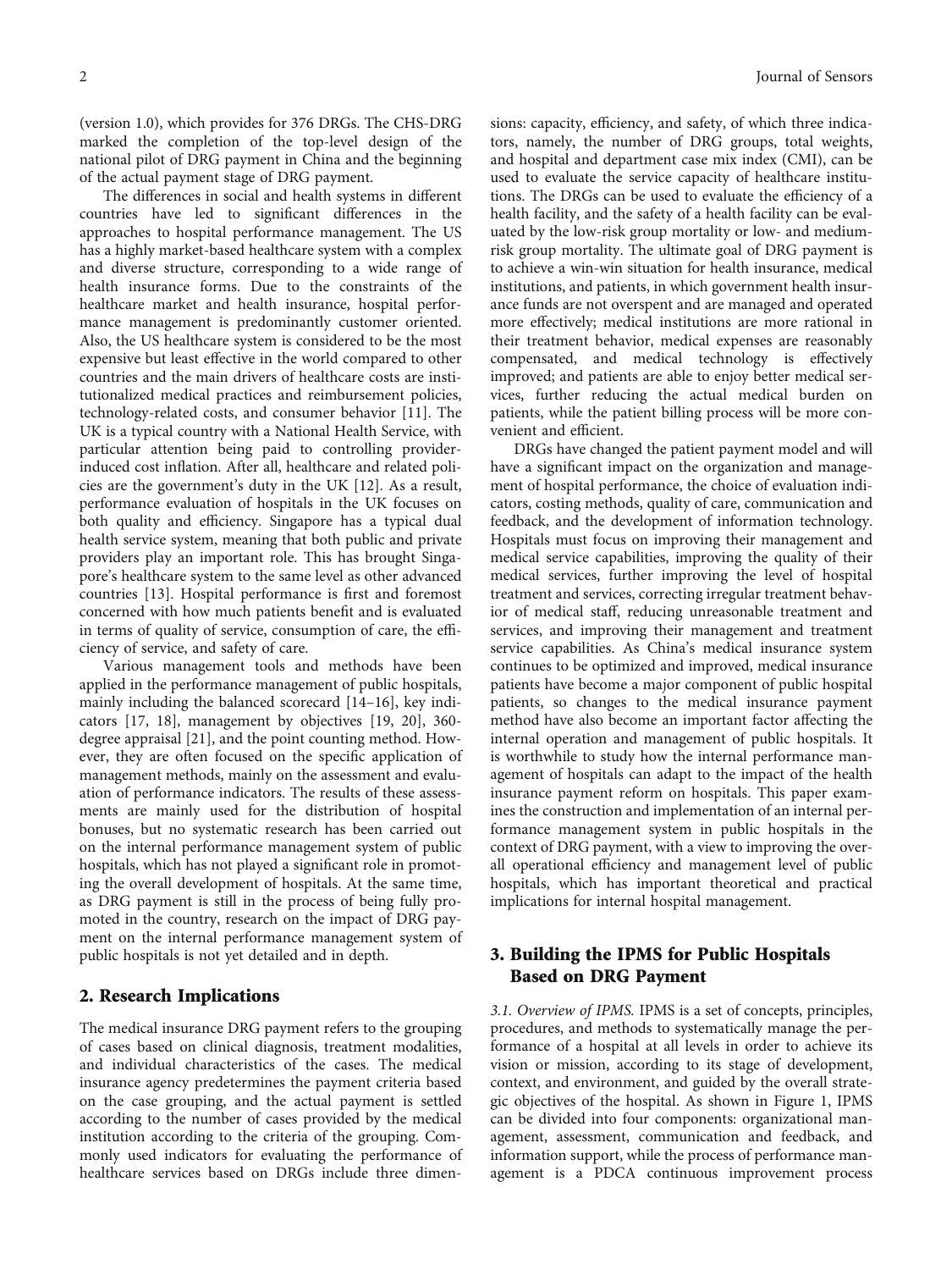<span id="page-2-0"></span>

Figure 1: Framework of IPMS.

consisting of performance planning, performance monitoring, performance evaluation, and performance feedback.

3.2. Constructing the Organizational Management System. The multidisciplinary treatment model is a treatment model in which specialists from various fields in the hospital conduct a comprehensive consultation on a specific case, integrating their opinions and forming the best treatment plan. Performance management in hospitals is a systematic project that requires the participation of multiple departments throughout the hospital. As shown in Figure [2](#page-3-0), this system consists of a performance management leadership team composed of personnel from various departments, including finance, personnel, medical, health insurance, information, medical records, and nursing, with a performance management office and, if required, an expert advisory group, which brings together the various management functions of the hospital and provides multidepartmental collaboration to solve problems in performance management.

### 3.3. Constructing the Assessment System

3.3.1. Workload Assessment. Departmental workload can be calculated based on DRG case weights, which can be shared between the physician and nursing groups. However, the input parameters in this study are not fixed [\[22](#page-9-0)]. The detailed calculation formula is shown as follows:

$$
WA = \sum_{i=1}^{n} CW_i \times CN_i,
$$
 (1)

where WA refers to the workload assessment, CW*<sup>i</sup>* refers to the *i*th DRG case weight, and CN*<sup>i</sup>* refers to the number of the *i*th DRG case.

3.3.2. Operational Assessment. The DRG patient groups in the assessment department can be assessed separately for physician and nursing groups, with separate target values

for physician and nursing groups based on the controllability of costs for the physician and nursing groups.

The physician and nursing groups calculate the controllable costs of physicians and nursing care for each DRG group based on clinical pathways and historical data and set physician and nursing care cost targets for each DRG group in conjunction with health insurance payments.

$$
OAS_i = \frac{CTV_i}{CC_i},\tag{2}
$$

where OAS*<sup>i</sup>* refers to the operational assessment score for the *i*th DRG case, CTV*<sup>i</sup>* refers to the cost target value for the *i*th DRG case, and CC*<sup>i</sup>* refers to the current cost for the *i*th DRG case.

$$
OAS = \sum_{i=1}^{n} \frac{OAS_i \times CN_i}{TN_i},
$$
 (3)

where OAS refers to the operational assessment score and TN*<sup>i</sup>* refers to the total number of DRG cases.

3.3.3. KPI Assessment. The KPI indicators are set based on the objectives of hospital performance management, taking into account the quality of medical services, safety of medical services, and operational efficiency and effectiveness. The physician and nursing groups are assessed separately. The detailed assessment indicators and weights are shown in Table [1.](#page-3-0) The selection of KPI indicators and the weighting of each indicator can be adjusted regularly according to the needs of hospital management and development.

3.4. Constructing the Communication and Feedback System. The targets of communication in performance management include both external and internal communication, with external communication mainly referring to hospital business-related authorities (e.g., health insurance and price departments) and internal communication referring to all departments and staff within the hospital. The medical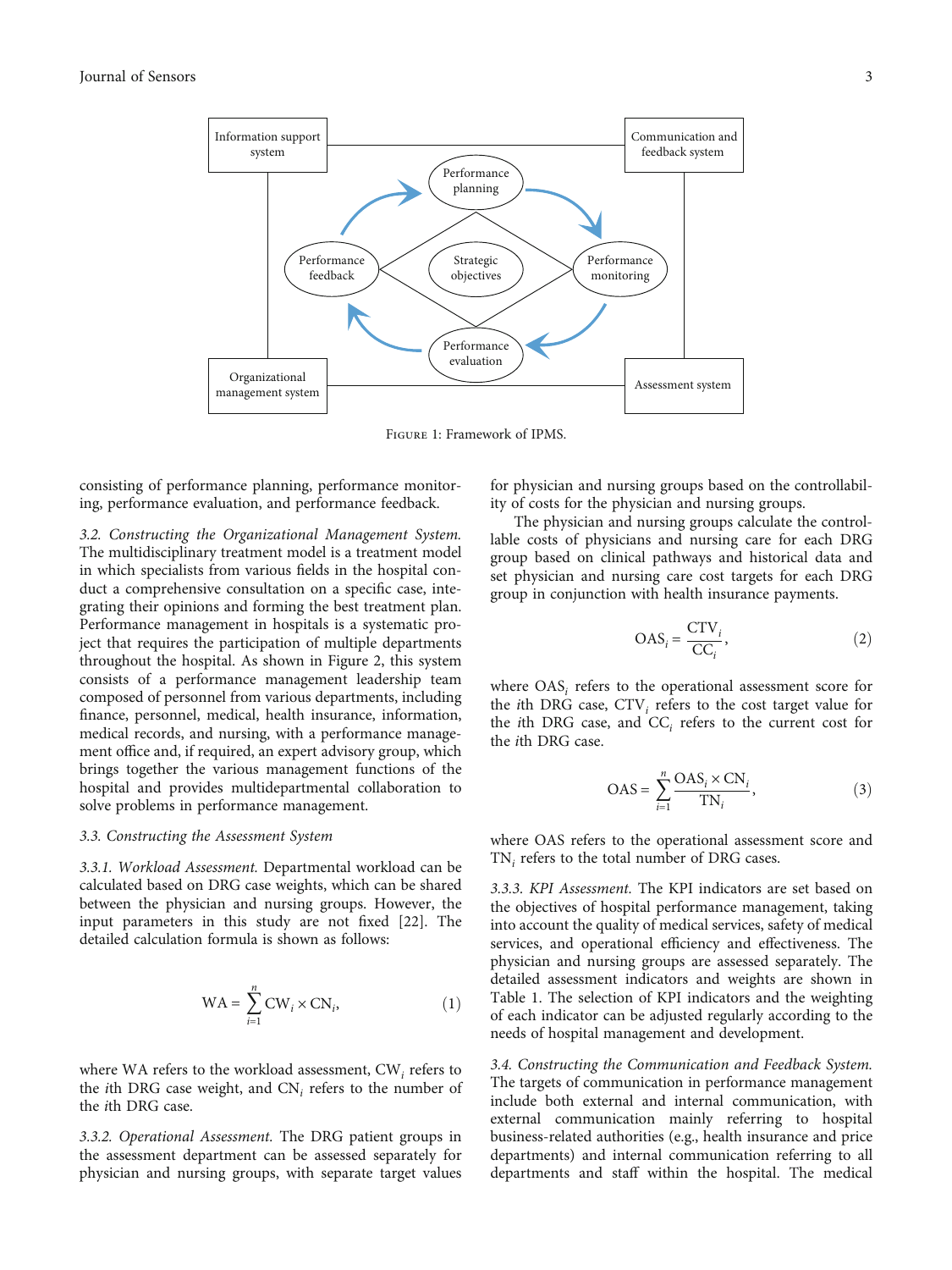<span id="page-3-0"></span>

Figure 2: Organizational structure of IPMS.

| TABLE 1: KPI indicators and weights. |  |
|--------------------------------------|--|
|--------------------------------------|--|

| Dimension             | KPI indicators for physician groups                                                                                                                                                              | Weight | KPI indicators for nursing groups                                                                                                                                          | Weight |
|-----------------------|--------------------------------------------------------------------------------------------------------------------------------------------------------------------------------------------------|--------|----------------------------------------------------------------------------------------------------------------------------------------------------------------------------|--------|
| Finance               | Bed occupancy rate (10%)<br>Cost consumption index (10%)                                                                                                                                         | 20%    | Bed occupancy rate (20%)                                                                                                                                                   | 20%    |
| Customer              | Patient satisfaction (10%)                                                                                                                                                                       | 10%    | Patient satisfaction (10%)                                                                                                                                                 | 10%    |
| Internal<br>processes | Time consumption index (10%)<br>Mortality in the low and medium risk group<br>$(10\%)$<br>Incidence of hospital admissions (5%)<br>Case quality $(5%)$<br>Quality and safety of other care (10%) | 40%    | Time consumption index (10%)<br>Mortality in the low and medium risk group<br>$(10\%)$<br>Incidence of hospital admissions (10%)<br>Other quality of care and safety (10%) | 40%    |
| Learn and<br>growth   | Number of DRG groups (5%)<br>CMI value $(10\%)$<br>Out-of-region patient rates (5%)<br>Percentage of TCM medical services (5%)<br>Scientific research capacity (5%)                              | 30%    | Number of DRG groups (10%)<br>CMI value (10%)<br>Chinese medicine nursing technology (10%)<br>Scientific research capacity (10%)                                           | 40%    |

insurance department is the policy maker for DRG payment. Hospitals need to keep the medical insurance department informed of the policies related to DRG payment and provide feedback on any problems in the implementation of DRG payment. Under the DRG payment model, hospitals also need to work with the pricing department to improve the reasonableness of their fees and charges.

Performance management is a continuous improvement process, and communication and feedback are very important throughout the whole process of performance management in hospitals. Before performance management is carried out, a series of presentations should be made within the hospital, such as the purpose and meaning of applying DGR-related indicators to performance management and the policies related to DRG payment. Performance targets should be set and refined through staff participation and communication, such as the weighting of DRG cases, DRG group costs, and the setting of KPI indicators. During the performance appraisal process, communication with hospital staff is required to identify any problems that may arise during the performance appraisal process, such as whether DRG cases are correctly grouped and coded and whether DRG case costs exceed the standard. Once the performance appraisal results are finalized, they should be analyzed and fed back to the

appraisee in a timely manner, so that further efforts and improvements can be made, for example, the number of DRG groups in the main hospital team, the total weight of cases, and the ranking of CMI values.

3.5. Constructing the Information Support System. The establishment and implementation of performance management systems in hospitals cannot be separated from the support of information technology, and by improving the level of information technology construction, the efficiency and effectiveness of hospital performance management can be improved. Only by establishing a comprehensive performance management information system based on DRG payment, meeting the needs of integrated management of performance management before, during, and after the event and achieving a high degree of integration of business and finance, can performance management objectives be achieved in a timely and efficient manner.

The IPMS based on DRG payment needs to be composed of several submodules to achieve its objectives. As shown in Figure [3,](#page-4-0) this system includes DRG management, health insurance monitoring, performance evaluation, cost accounting, bonus accounting, and intelligent analysis systems and the data between each submodule system should be able to share and interoperate.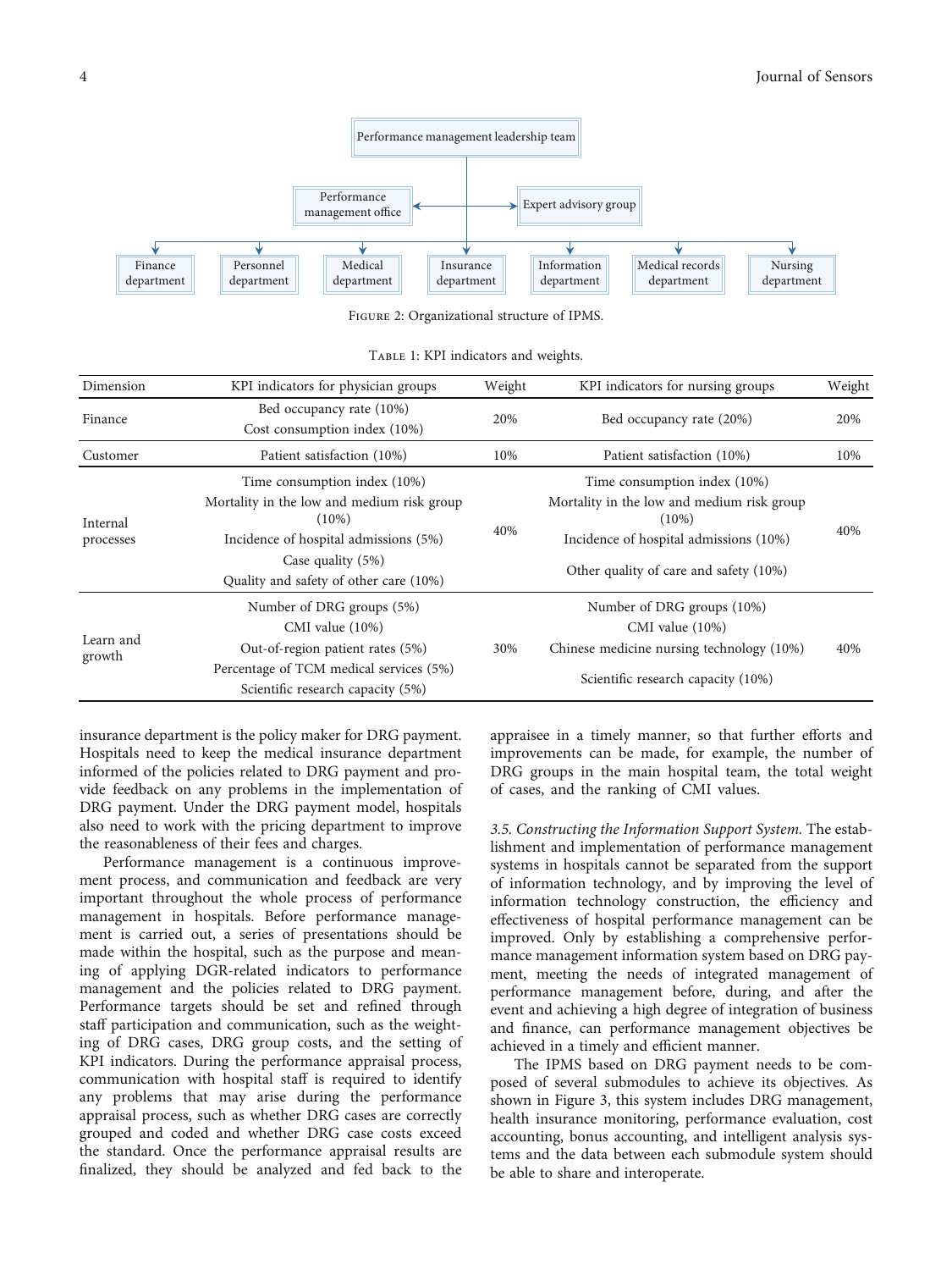<span id="page-4-0"></span>

Figure 3: Submodule systems in IPMS.

# 4. Implementation of IPMS for Public Hospitals Based on DRG Payment

#### 4.1. Preliminary Preparation for Implementation

4.1.1. Strengthening the Management of the First Page of a Patient Case. The core principle of DRGs is case grouping, and the first page of the hospital case is the key, which includes the primary diagnosis, surgery, operation, and secondary diagnosis. All of this data comes from the first page of the case, so whether the first page of the case is completed completely and accurately is directly related to whether the case can be entered into the grouping and whether the grouping is correct. Whether the relationship between the main diagnosis of the case and the chief complaint and medical history is reasonable, the relationship between the surgical operation and the main diagnosis, the logical relationship between the secondary diagnosis, the corresponding comorbidities and complications, etc., will all be the basis for whether the case is correctly grouped. Hospitals need to further strengthen the training related to the completion of the first page of the case, guide the medical staff of clinical departments to fill in the first page of the case correctly, and establish a corresponding management system and reward and punishment system.

4.1.2. Strengthening Clinical Pathway Management. Regardless of whether it is single-patient payment or DRG payment, clinical pathways are critical. Specifically, the final classification of DRG cases into which group is determined by the clinical medical behavior and the front page of the

case is only a reflection of the clinical medical behavior. Hospitals need to strengthen their understanding of the importance of clinical pathways by leveraging the restraining effect of DRG payment on medical behavior and thus strengthen the management of clinical pathways. At the same time, by strengthening the management of clinical pathways to regulate the treatment and service behaviors of hospital medical staff, it is a very effective means to control the unreasonable increase of medical costs and improve the quality and efficiency of hospital medical services.

4.1.3. Strengthening Cost Management for Disease Types. DRGs are a prepayment-based payment system, which is completely different from the item-based postpayment system. As it stands now, many of the items that can generate profits for hospitals will become costs that hospitals will have to bear. Under the DRG payment model, there is a need to shift from the existing departmental costing to more refined and accurate patient costing, as well as to strengthen the management of the departmental drug and consumable secondary pool and to establish target costs and fixed cost standards for each DRG group in the department.

#### 4.2. Key Points for Implementation

### 4.2.1. Enhancing the Integration of DRGs with Performance Management

(1) Achieving Performance Management Goals. The realization of the hospital's overall strategic goal is not only the main starting point of the hospital's IPMS but also the main target task that the hospital's IPMS needs to achieve.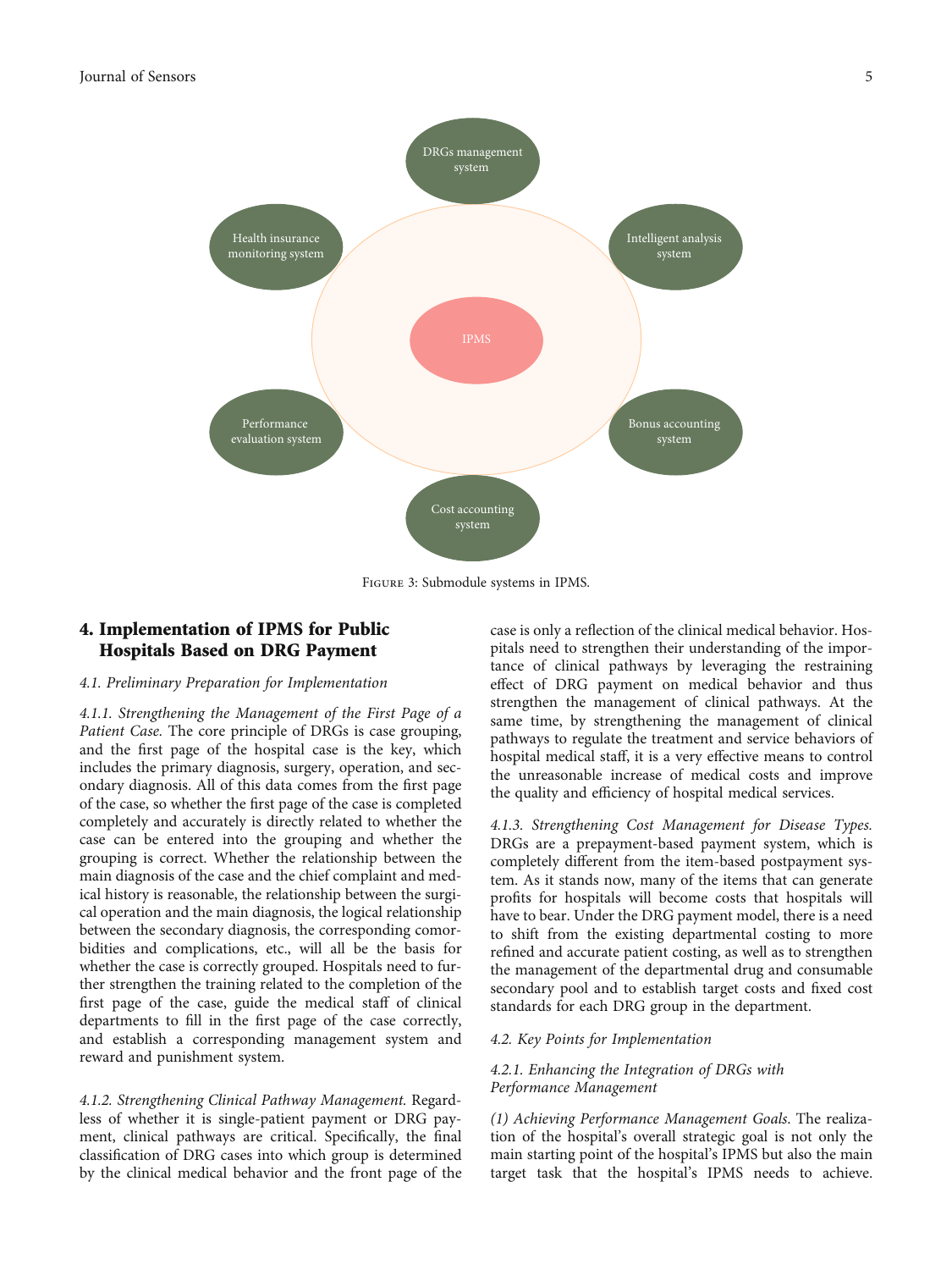Without the overall strategy of the hospital as a guide, the IMPS of the hospital will have no support and direction. Therefore, the combination of DRGs and IPMS is conducive to better realize the strategic goals and performance management goals of the hospital.

By incorporating DRG-related indicators into the hospital performance management system, the overall strength of the hospital and talents can be evaluated more objectively, saving daily operating costs and thus enhancing the hospital's ability to develop in a sustainable manner. For example, raising the DRG overall competency index will promote a balanced development of talents; raising the CMI value of each department will increase the influence of the hospital in the industry and at the same time promote the cultivation and growth of the talent team; assessing the weighting of DRG cases and the level of cost control of disease types will motivate hospital staff and save operational costs, etc.

(2) Reinforcing Performance Organization Management. Organizational management is the basis for achieving the hospital's performance management objectives. At present, however, hospital management is generally not sufficiently aware of the impact of DRG payments on the hospital, believing that DRG payments are a matter of the quality of the first page of the case and are only a matter for the case department. As a result, they only put the work related to DRGs in the case room and do not fully understand the impact of DRGs on the internal management of the hospital.

At the health insurance level, DRGs are just a payment method, but from the perspective of internal hospital operations, DRGs are more of a management tool. The core of DRGs is the change in pricing mechanism, which poses a new challenge to the internal operation and management of hospitals, and this is the key to the impact of DRGs on the internal operation and management of hospitals. This is the key to the impact of DRGs on internal operations management. Therefore, hospitals need to pay close attention to this and make full use of DRG-related management tools so that they can play a greater and more significant role in internal operations management, especially internal performance management.

4.2.2. Using DRG Indicators for Performance Evaluation. This section uses data from four surgical departments in a hospital: urology, gastroenterology, hepatobiliary, and cardiothoracic, as an example, to analyze how to evaluate departmental performance using DRG-related indicators, including departmental workload performance, operational performance, and KPI performance evaluation.

(1) Workload Performance Evaluation. The workload performance of the four surgical departments of urology, gastroenterology, hepatobiliary, and cardiothoracic was evaluated using two methods: medical service performance points, and DRG case weights, and compared.

Table 2: Performance points and case weights of surgical departments.

| No.            | Department       |           |                             | Performance point DRG case weight<br>Total points Rank Total weight Rank |                             |
|----------------|------------------|-----------|-----------------------------|--------------------------------------------------------------------------|-----------------------------|
| -1             | Urology          | 1,394,255 | 3                           | 1,428                                                                    | 3                           |
| 2              | Gastroenterology | 1,928,976 |                             | 1,145                                                                    | 4                           |
| 3              | Hepatobiliary    | 1,098,267 | 4                           | 1,769                                                                    | $\mathcal{D}_{\mathcal{A}}$ |
| $\overline{4}$ | Cardiothoracic   | 1,562,787 | $\mathcal{D}_{\mathcal{A}}$ | 1,974                                                                    |                             |
| Total          |                  | 5,984,285 |                             | 6,316                                                                    |                             |

According to the results shown in Table 2, the workload performance calculated by the two methods was compared and the ranking of all three departments changed, except for urology, where the ranking changed from 1st to 4th, cardiothoracic surgery from 2nd to 1st, and hepatobiliary surgery from 4th to 2nd.

As shown in Figure [4](#page-6-0), the specific analysis of DRGrelated indicators for the four surgical departments shows that the decrease in the ranking of the gastrointestinal surgery department is mainly due to the high-time consumption index and cost consumption index. When calculating the workload by item performance points, more items done by the patient result in higher workload points, but when calculating the workload by DRG case weights, more items become useless and the longer the patient stays, the more efficient the use of beds. Cardiothoracic surgery moved up in the rankings mainly due to a higher CMI, indicating that the original project performance points did not fully reflect the technical difficulty of the disease types admitted to the unit and the workload of the medical staff. The increase in ranking for hepatobiliary surgery is also due to a higher CMI and a lower time and cost consumption index.

(2) Operational Performance Evaluation. Based on the historical data for each DRG group, a target cost for each DRG group can be calculated. In order to better represent the change in cost for each DRG group, the average historical cost for each DRG group over the last 3 years can be taken and different weights can be assigned to each year, with more recent years being given a greater weight and more distant years being given a smaller weight.

As shown in Figure [5,](#page-6-0) there are five urology groups, and based on the results of the costing for each disease group, the historical costs for each group for the last three years from 2017–2019 can be calculated and different weights of 20%, 30%, and 50% can be assigned to each group when calculating the target cost.

After calculating the target cost for each DRG group in the department as described above, the target cost for each DRG group in the department was compared with the actual cost of the group in the current period to calculate an operational assessment score for each group. The total group score and the operational assessment score for the whole department can then be calculated based on the operational assessment score for each group and the number of cases, as shown in Table [3](#page-6-0).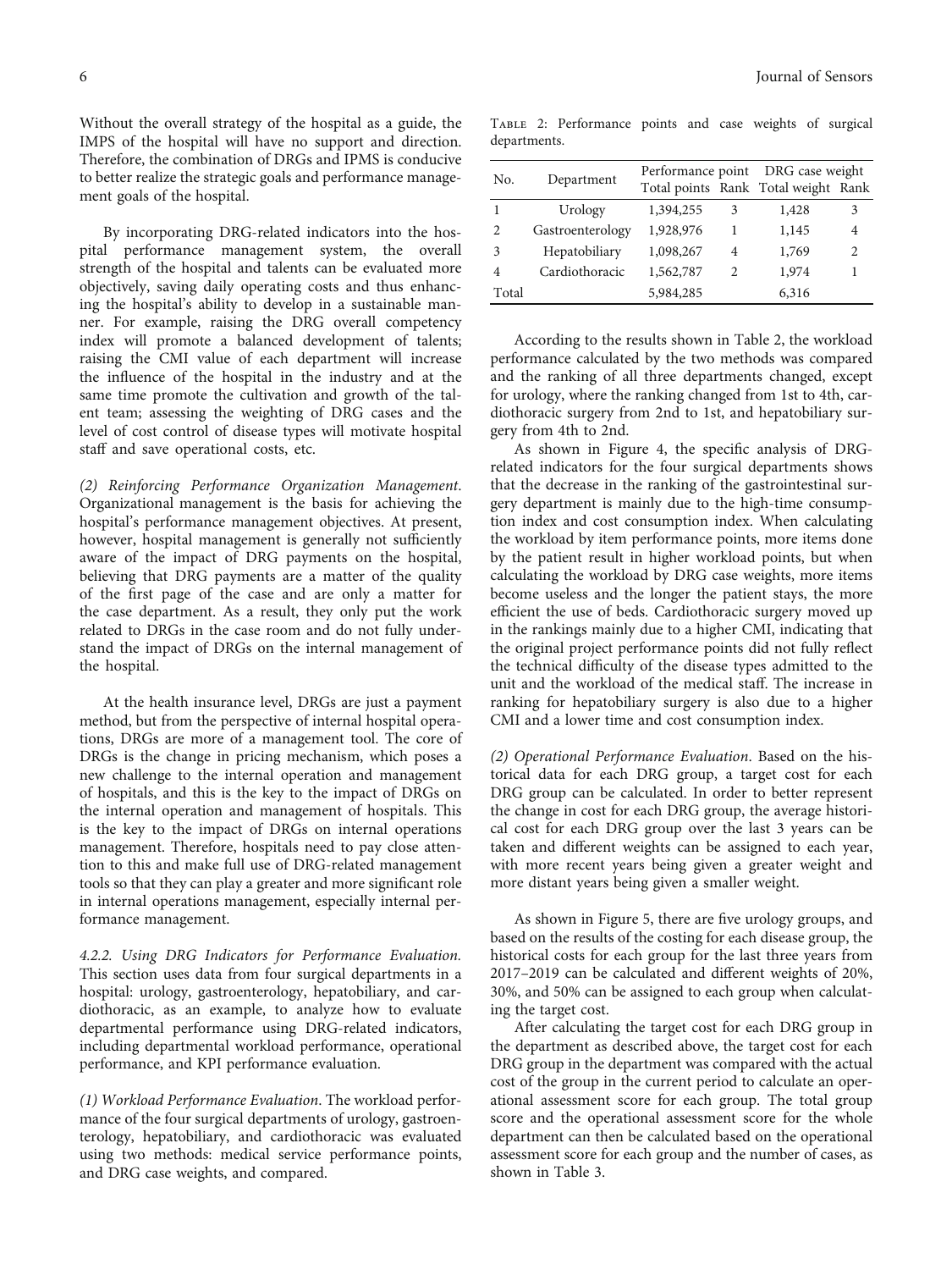<span id="page-6-0"></span>





Figure 5: Target costs for each DRG patient group in urology (unit: Yuan).

TABLE 3: Urology operation performance assessment.

|                          | Number<br>of cases | Target<br>cost<br>(Yuan) | Actual<br>cost<br>(Yuan) | Appraisal<br>score | Total<br>score |
|--------------------------|--------------------|--------------------------|--------------------------|--------------------|----------------|
| DRG<br>group<br>1        | 378                | 5,936                    | 6,674                    | 88.94              | 33,619.32      |
| <b>DRG</b><br>group<br>2 | 336                | 6,745                    | 5,324                    | 126.69             | 42,567.84      |
| <b>DRG</b><br>group<br>3 | 449                | 5,046                    | 6,132                    | 83.56              | 37,518.44      |
| DRG<br>group<br>4        | 259                | 4,581                    | 5,356                    | 82.29              | 21,313.11      |
| DRG<br>group<br>5        | 308                | 7,405                    | 7,125                    | 103.93             | 32,010.44      |
| Total                    | 1,730              |                          |                          |                    | 167,029.15     |

Thus, the urology operation assessment score is 167,029*:*15/1730 = 96*:*55. Using the same methodology as the above, the operational assessment scores for the three departments of gastroenterology, hepatobiliary surgery, and cardiothoracic surgery can be calculated as 92.76, 117.22, and 99.18, respectively.

(3) KPI Performance Evaluation. In the KPI appraisal system for doctors' groups constructed using the balanced scorecard (BSC) tool, the KPI appraisal scores of the doctors' groups can be calculated by assuming that all the KPI appraisal indicators of the doctors' groups except the DRG-related indicators are full scores and the DRG-related indicators are appraised according to the scoring criteria, as shown in Tables [4](#page-7-0) and [5](#page-7-0).

Due to the specialist nature of each department, the number of DRG groups and CMI values in the above KPI vary greatly between departments, so only the department itself can be compared before and after, mainly to assess the progress of the department. As the time consumption index and cost consumption index are industry comparable, they can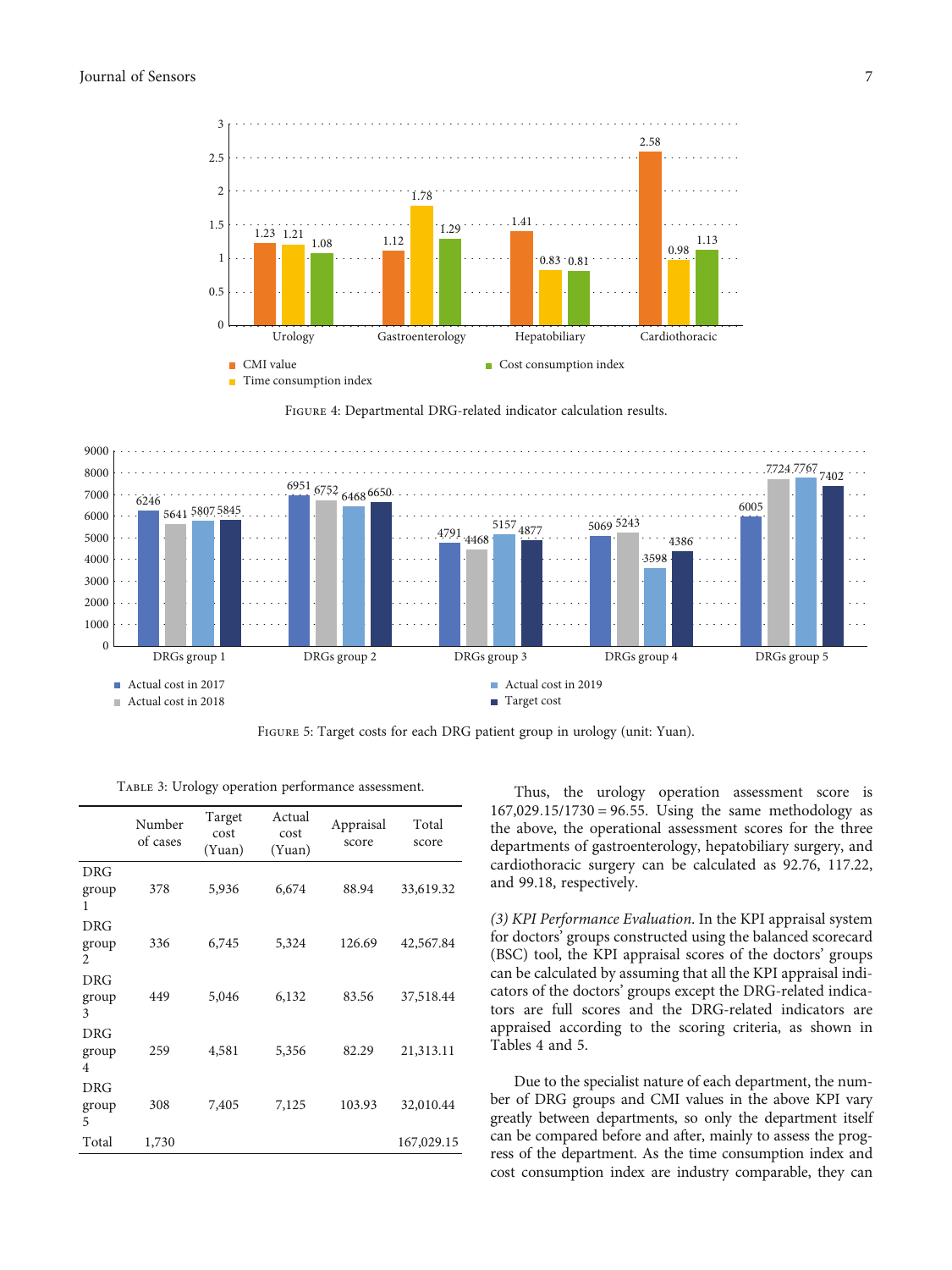Table 4: Scoring criteria for DRG-related indicators.

<span id="page-7-0"></span>

| Indicator                                    | Scoring criteria                                                                                                                                                                                                                                                                                                |  |  |
|----------------------------------------------|-----------------------------------------------------------------------------------------------------------------------------------------------------------------------------------------------------------------------------------------------------------------------------------------------------------------|--|--|
| Number of DRG groups                         | The number of DRG groups in each assessment unit in the previous year as the base, plus (minus) one<br>point for each additional (reduced) group in each assessment unit in the current assessment period, with<br>a maximum of two points for each assessment unit in the current period                       |  |  |
| CMI value                                    | The CMI value of each assessment unit in the previous year will be used as the base, and 1 point will be<br>added (subtracted) for every 1% increase (decrease) in each assessment unit during the current<br>assessment period, with a maximum of 2 points added to each assessment unit in the current period |  |  |
| Time consumption index                       | Each assessment unit will be based on 1, and 0.2 points will be deducted (added) for every 1% increase<br>(decrease) in each assessment unit during this assessment period, with a maximum of 2 points added for<br>each assessment unit in the current period                                                  |  |  |
| Cost consumption index                       | Each assessment unit will be based on 1, and 0.2 points will be deducted (added) for every 1% increase<br>(decrease) in each assessment unit during this assessment period, with a maximum of 2 points added for<br>each assessment unit in the current period                                                  |  |  |
| Mortality in low- and medium-<br>risk groups | 5 points deducted for each case during this assessment period                                                                                                                                                                                                                                                   |  |  |

#### TABLE 5: KPI performance evaluation.

| Dimension                    | KPI indicator                                            | Urinary<br>surgery | Gastrointestinal<br>surgery | Hepatobiliary<br>surgery | Cardiothoracic<br>surgery |
|------------------------------|----------------------------------------------------------|--------------------|-----------------------------|--------------------------|---------------------------|
| Finance $(20%)$              | Bed occupancy rate (10%)                                 | 10.00              | 10.00                       | 10.00                    | 10.00                     |
|                              | Cost consumption index (10%)                             | 9.40               | 5.20                        | 11.20                    | 7.70                      |
| Customer $(10\%)$            | Patient satisfaction (10%)                               | 10.00              | 10.00                       | 10.00                    | 10.00                     |
|                              | Time consumption index (10%)                             | 6.80               | 6.10                        | 10.30                    | 9.20                      |
| Internal processes           | Mortality in the low- and medium-risk<br>groups $(10\%)$ | 10.00              | 10.00                       | 10.00                    | 10.00                     |
| (40%)                        | Incidence of hospital admissions (5%)                    | 4.90               | 4.70                        | 5.25                     | 4.80                      |
|                              | Case quality (5%)                                        | 5.20               | 4.80                        | 5.05                     | 5.10                      |
|                              | Quality and safety of other care (10%)                   | 10.00              | 10.00                       | 10.00                    | 10.00                     |
|                              | Number of DRG groups (5%)                                | 6.20               | 5.70                        | 5.00                     | 4.10                      |
|                              | CMI value $(10\%)$                                       | 11.80              | 8.20                        | 9.90                     | 5.60                      |
| Learn and growth<br>$(30\%)$ | Out-of-region patient rates (5%)                         | 5.00               | 4.48                        | 5.00                     | 4.80                      |
|                              | Percentage of TCM medical services (5%)                  | 4.90               | 4.97                        | 4.90                     | 5.15                      |
|                              | Scientific research capacity (5%)                        | 5.10               | 5.35                        | 5.10                     | 5.20                      |
| Total                        |                                                          | 99.30              | 89.50                       | 101.70                   | 84.65                     |

be used directly to assess the department's comparison with industry averages. Mortality in the low- and medium-risk groups is a medical safety indicator that needs to be closely controlled, so points are deducted more heavily if it occurs.

4.2.3. Applying DRG Performance Evaluation Results. The results of hospital performance evaluations can be used in a number of ways. This section describes how the results of DRGs can be used to calculate performance bonuses, evaluate specialty development, and control healthcare costs.

(1) Calculating Performance Bonuses. The workload performance bonus can be calculated by the following formula:

$$
WPB = TW \times UP, \tag{4}
$$

where WPB refers to the workload performance bonus, TW refers to the total weight of the DRG case, and UP refers to the unit price of the DRG case.

After obtaining the value of the workload performance bonus, the actual performance bonus issued can be calculated through the following formula:

$$
APB = WPB + OARP \times KPIOARP, \tag{5}
$$

where APB refers to the actual performance bonus issued, OARP refers to the operational assessment rewards and penalties, and KPIOARP refers to the KPI assessment rewards and penalties. The results are shown in Table [6](#page-8-0).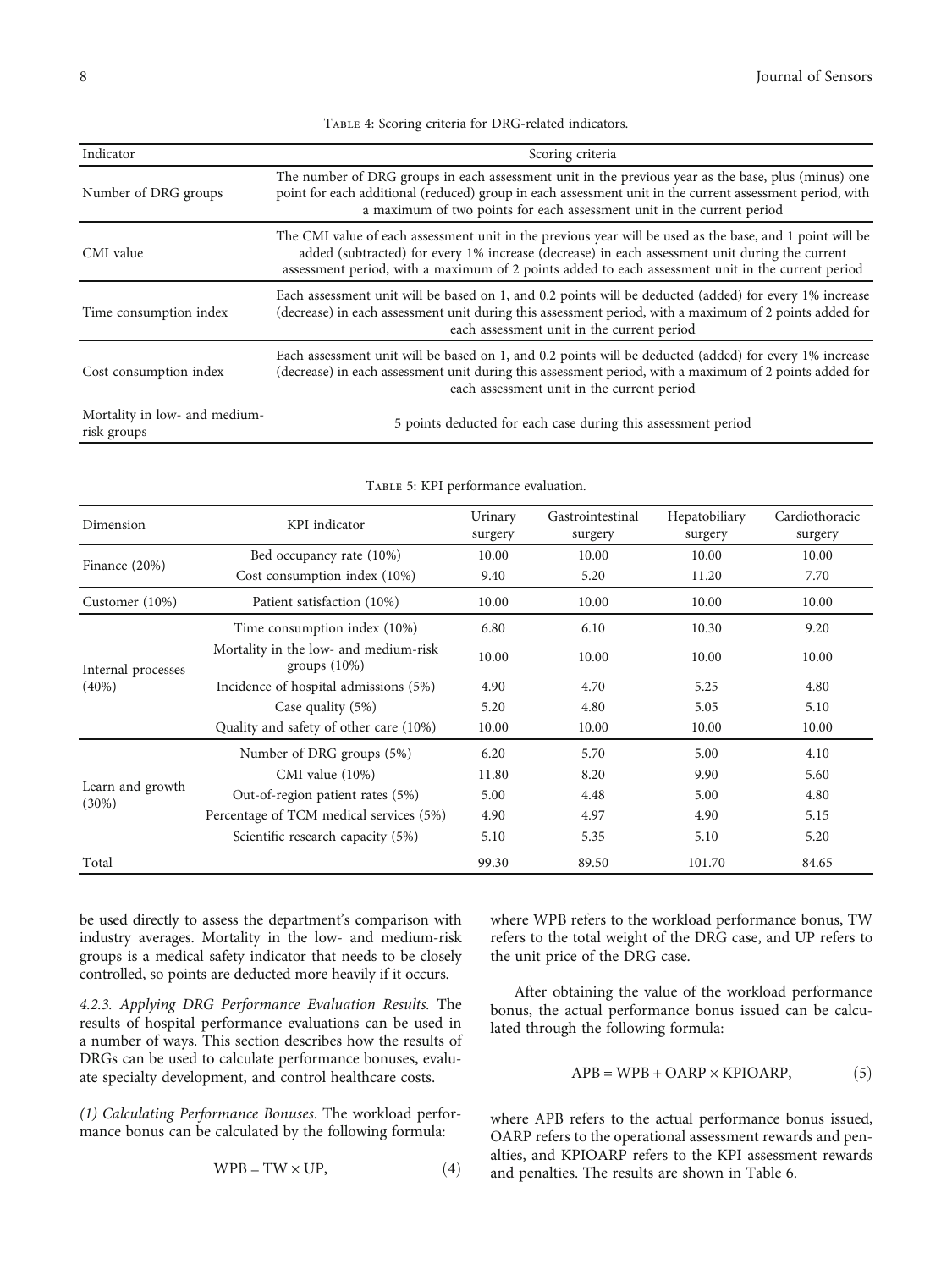Table 6: Actual performance bonus issued.

<span id="page-8-0"></span>

| Department               | Actual performance bonus issued |
|--------------------------|---------------------------------|
| Urinary surgery          | 1,165,576.89                    |
| Gastrointestinal surgery | 1,146,248.24                    |
| Hepatobiliary surgery    | 1,789,254.98                    |
| Cardiothoracic surgery   | 1,452,729.66                    |

|                           | Golden bull category | Star category   |
|---------------------------|----------------------|-----------------|
|                           |                      |                 |
|                           |                      |                 |
| Operational<br>efficiency |                      |                 |
| coefficient               | Problematic category | Growth category |
|                           |                      |                 |
|                           |                      |                 |
|                           |                      |                 |
|                           |                      |                 |

Figure 6: Department categories.

(2) Evaluating Specialist Development. Using the DRGs and other indicators such as operations, the development of each hospital specialty can be evaluated and more targeted development recommendations can be made for each specialty. As shown in Figure 6, departments can be classified into four categories: star, golden calf, problem, and growth, based on their technical difficulty and operational efficiency factors, with different development goals and directions.

The first quadrant is the star category: the CMI of the department is higher than the industry average (technical difficulty coefficient > 1), and the department has a positive income and expenditure balance (operational efficiency coefficient > 1). These departments are the leaders of the hospital's development and should be fostered and developed to become national key specialties and regional treatment centers.

The second quadrant is the Golden Bull category: the CMI of the department is lower than the industry average (technical difficulty coefficient less than 1), but the department has a positive income and expenditure balance (operational efficiency coefficient greater than 1). This type of department can bring economic benefits to the hospital but should be improved by optimizing the structure of the patient group and improving the technical level of the department.

The third quadrant is the problematic category: the CMI value is below the industry average (technical difficulty factor less than 1), and the department has a negative income and expenditure balance (operating efficiency factor less than 1). This is a serious problem, and the department must not only try to control its operating costs but also improve its medical skills.

The fourth quadrant is the growth category: the department has a CMI above the industry average (technical difficulty coefficient greater than 1), but a negative income and expenditure balance (operating efficiency coefficient less than 1). These departments have a high level of medical technology and are influential in the industry but need to take steps to control operating costs.

#### 5. Conclusion

In recent years, as the national health system reform has been increasing, so have the corresponding reform measures. In this context, this study constructs a performance management system within public hospitals based on DRG payment and explores the specific content of this system from four aspects: organizational management, assessment and evaluation, communication and feedback, and information support. In addition, the paper discusses how to implement an IPMS in hospitals, including the preparatory work before implementation and the key points to be grasped during the implementation process. In summary, this system will help to build a better internal performance management system in hospitals.

However, there are some limits of applying DRG performance evaluation results. For example, the scope of application is limited. To be specific, the objective of DRGs is to classify the output of healthcare services and only inpatient cases where the clinical diagnosis and treatment modality have a clear impact on the resource consumption and outcome of the patient are suitable. However, it cannot be applied to all patients in performance management, e.g., patients with the same diagnosis and treatment modalities but with very different resource consumption and treatment outcomes are not suitable for DRGs, so a combination of methods is needed for performance management within hospitals.

## Data Availability

The labeled dataset used to support the findings of this study are available from the corresponding author upon request.

## Conflicts of Interest

The authors declare no competing interests.

#### Acknowledgments

This work is supported by the Nantong First People's Hospital.

## References

- [1] M. Cacace and A. Schmid, "The role of diagnosis related groups (DRGs) in healthcare system convergence," BMC Health Services Research, vol. 9, no. 1, pp. 1-2, 2009.
- [2] J. L. Freeman, "Refined DRGs: trials in Europe," Health Policy, vol. 17, no. 2, pp. 151–164, 1991.
- [3] Z. Gong, S. J. Duckett, D. G. Legge, and L. Pei, "Describing Chinese hospital activity with diagnosis related groups (DRGs): a case study in Chengdu," Health Policy, vol. 69, no. 1, pp. 93–100, 2004.